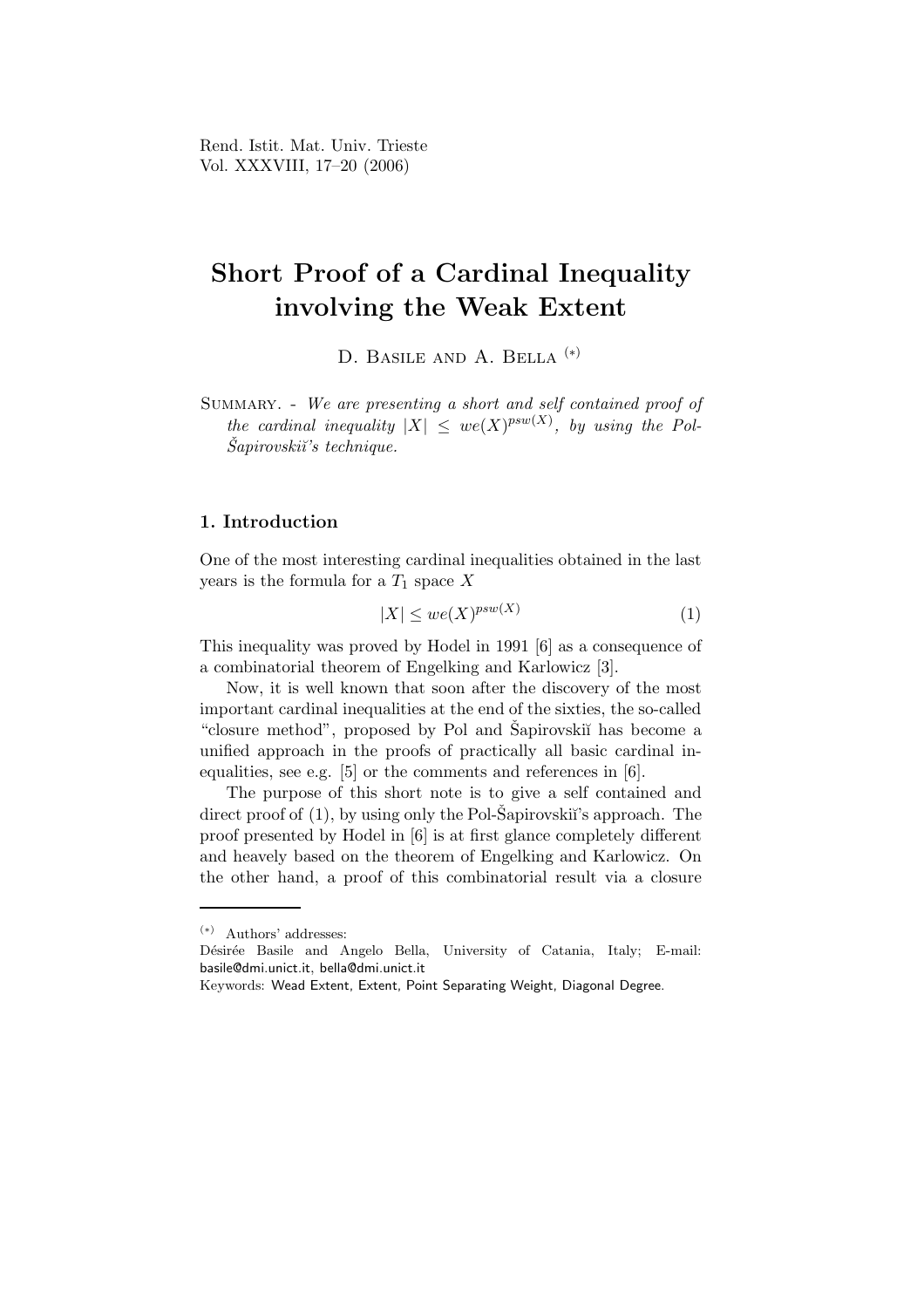argument has been proposed by Michael in [7]. This, of course, could have suggested an approach via a closure argument even to (1). Indeed, our proof follows the ideas developed in [7]. For notations and undefined notions we refer to [2].

Given a collection of sets  $V \cup \{A\}$ , the symbol  $V[A]$  denotes the subcollection of all  $V \in \mathcal{V}$  satisfying  $V \cap A \neq \emptyset$ . When  $A = \{x\}$ , we simply write  $\mathcal{V}[x]$ .

The weak extent of a topological space X, denoted by  $we(X)$ , is the smallest cardinal  $\kappa$  such that for any open cover U of X there exists a set  $A \subseteq X$  such that  $|A| \leq \kappa$  and  $\mathcal{U}[A]$  is a cover of X.

A cover V of a set X is separating if  $\bigcap V[x] = \{x\}$  for every  $x \in X$ .

The point separating weight of a topological space  $X$ , denoted by  $psw(X)$ , is the smallest cardinal  $\kappa$  such that there exists a separating open cover V of X such that  $|\mathcal{V}[x]| \leq \kappa$  for every  $x \in X$ .

## THEOREM 1.1. If X is a  $T_1$  space, then  $|X| \leq we(X)^{psw(X)}$ .

*Proof.* Let  $psw(X) = \lambda$  and  $we(X) = \kappa$ . Let V be a separating open cover of X such that  $|\mathcal{V}[x]| \leq \lambda$  for every  $x \in X$ . We will construct a family  $\{X_\alpha : \alpha < \lambda^+\}$  of subsets of X of cardinality not exceeding  $\kappa^{\lambda}$  in the following way. Choose a point  $x_0 \in X$  and let  $X_0 = \{x_0\}$ . Then, assume to have already constructed the sets  $\{X_{\beta} : \beta < \alpha\}$ . Let  $\mathcal{V}_{\alpha} = \mathcal{V}[\bigcup \{X_{\beta} : \beta < \alpha\}]$  and for any  $\mathcal{W} \subseteq \mathcal{V}_{\alpha}$ satisfying  $\bigcap \mathcal{W} \neq \emptyset$ , choose a non-empty set  $S_{\mathcal{W}} \subseteq \bigcap \mathcal{W}$  in such a way that, for some  $\mathcal{W}^* \supseteq \mathcal{W}$ , the family  $\{\mathcal{V}[x] : x \in S_{\mathcal{W}}\}$  is maximal with respect to the property that  $\mathcal{V}[p] \cap \mathcal{V}[q] = \mathcal{W}^*$  for distinct  $p, q \in S_{\mathcal{W}}$ . If  $\bigcap \mathcal{W} = \emptyset$ , then we put  $S_{\mathcal{W}} = \emptyset$ . Notice that  $W \subseteq \mathcal{V}[x]$  for any  $x \in S_{\mathcal{W}}$ . Moreover, if there are distinct  $p, q \in X$ satisfying  $V[p] \cap V[q] = W$ , we will choose  $S_W$  in such a way that  $W^* = W$  and  $\{p, q\} \subseteq S_W$  (this can clearly be done in this case). Next, let  $X_{\alpha} = \bigcup \{ S_{\mathcal{W}} : \mathcal{W} \subseteq \mathcal{V}_{\alpha} \}.$  The evaluation of the cardinality of the set  $X_{\alpha}$  depends on the following observations:

Fact 1: each  $S_W$  is closed discrete. Indeed, suppose that the point  $x \in X$  is an accumulation point of  $S_{\mathcal{W}}$ . First of all, we cannot have  $V[x] \subseteq \mathcal{W}^*$  as this would imply  $S_{\mathcal{W}} = \{x\}$ . So, fix an element  $V \in \mathcal{V}[x] \setminus \mathcal{W}^*$ . Since x is an accumulation point of  $S_{\mathcal{W}}$ , we may take distinct points  $p, q \in V \cap S_{\mathcal{W}}$ . But then  $V \in \mathcal{V}[p] \cap \mathcal{V}[q] = \mathcal{W}^*$ - a contradiction.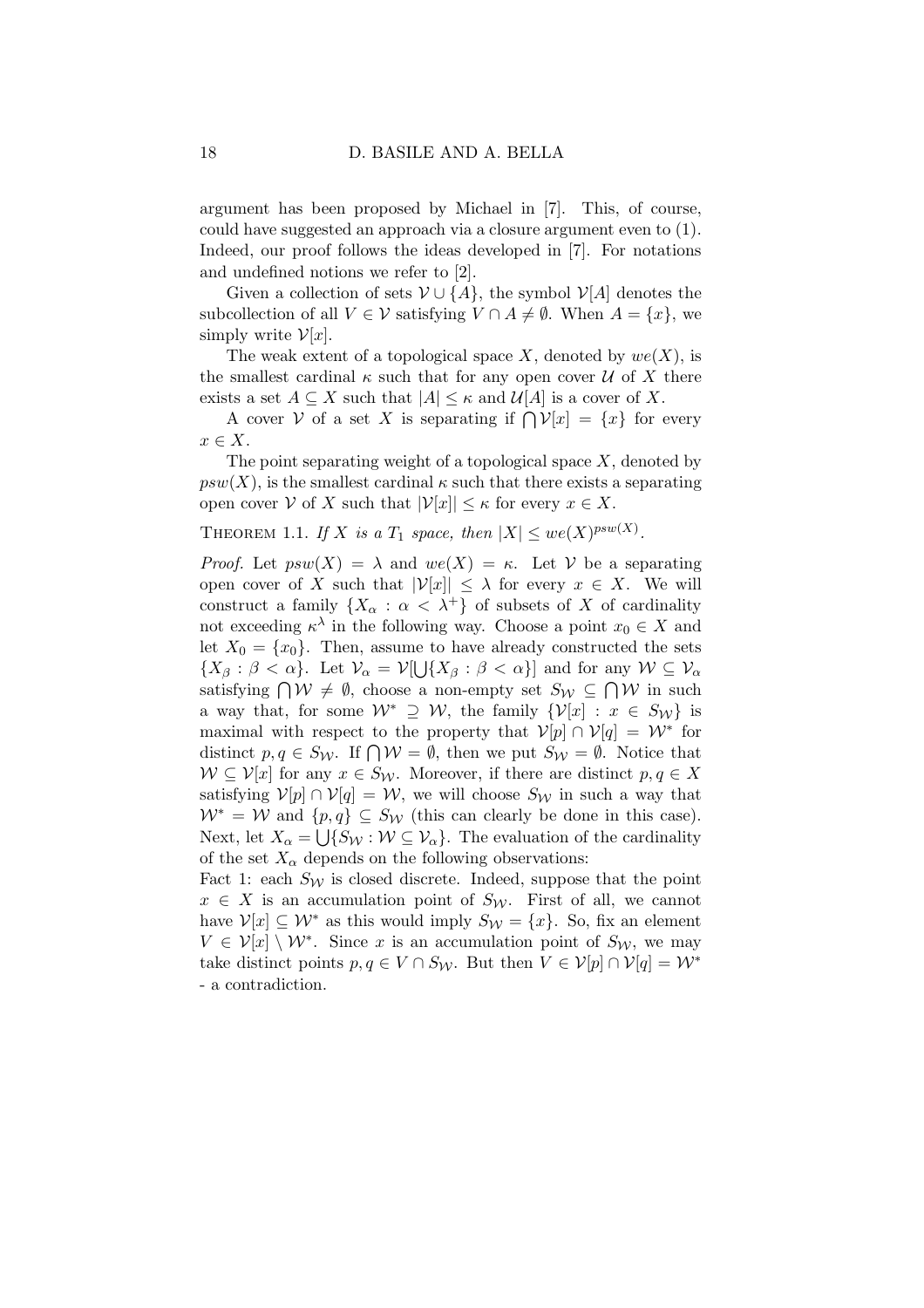Fact 2: each  $S_{\mathcal{W}}$  has cardinality not exceeding  $\kappa\lambda$ . Assume  $|S_{\mathcal{W}}| > 1$ and, for any  $x \in S_W$ , select an element  $V_x \in \mathcal{V}[x] \setminus \mathcal{W}^*$ . Observe that the way we choose  $V_x$  guarantees that  $V_x \cap S_{\mathcal{W}} = \{x\}$  for each  $x \in S_W$ . Then, let  $\mathcal{U} = \{V_x : x \in S_W\} \cup \{X \setminus S_W\}$ . By Fact 1, the collection  $U$  is an open cover of X and so there exists a set  $A \subseteq X$  such that  $|A| \leq \kappa$  and  $\mathcal{U}[A]$  is a cover of X. It is obvious that  $|\mathcal{U}[A]| \leq psw(X)|A| \leq \lambda \kappa$ . Now, the fact that the map  $x \mapsto V_x$ is injective does the rest.

Fact 3: the set  $S_{\mathcal{W}}$  is not empty only if  $|\mathcal{W}| \leq \lambda$  and consequently the cardinality of the family  $\{S_{\mathcal{W}} : \mathcal{W} \subseteq \mathcal{V}_{\alpha}\}\)$  does not exceed  $|\mathcal{V}_{\alpha}|^{\lambda}$ .

By the inductive assumptions, we have  $|X_\beta| \le \kappa^\lambda$  for each  $\beta < \alpha$ and this in turn implies that  $|\mathcal{V}_{\alpha}| \leq \lambda \lambda \kappa^{\lambda} = \kappa^{\lambda}$ . The latter formula, together with Facts 2 and 3, implies that the set  $X_{\alpha} = \bigcup \{ S_{\mathcal{W}} : \mathcal{W} \subseteq$  $V_{\alpha}$ } has actually cardinality not exceeding  $\kappa \lambda(\kappa^{\lambda})^{\lambda} = \kappa^{\lambda}$ .

To finish the proof, it is enough to check that  $X = \bigcup \{X_\alpha : \alpha < \alpha\}$  $\lambda^+$ }. Assume the contrary, and let  $p \in X \setminus \bigcup \{X_\alpha : \alpha < \lambda^+\}$ . Let  $\mathcal{W} = \mathcal{V}[p] \cap \mathcal{V}[\bigcup \{X_\alpha : \alpha < \lambda^+\}]$ . Since  $|\mathcal{W}| \leq \lambda$ , there exists some  $\alpha < \lambda^+$  such that  $W \subseteq V[\bigcup \{X_\beta : \beta < \alpha\}] = \mathcal{V}_\alpha$ . Since  $W \subseteq V[p]$ , it is clear that the set  $S_{\mathcal{W}}$  is certainly non-empty. Take any  $q \in S_{\mathcal{W}}$  and observe that, by construction, we have  $q \in X_\alpha$ . Taking into account that  $W \subseteq V[q]$ , we have  $W \subseteq V[p] \cap V[q] \subseteq V[p] \cap V_{\alpha+1} \subseteq W$ . This implies  $V[p] \cap V[q] = W$  and consequently the condition we imposed in the choice of  $S_W$  gives  $W^* = W$ . Therefore, for any distinct  $q, q' \in S_{\mathcal{W}}$  we have  $\mathcal{V}[q] \cap \mathcal{V}[q'] = \mathcal{W}$ . But, we have already shown that the formula  $V[p] \cap V[q] = W$  holds for any  $q \in S_W$  while  $p \notin S_W$ . This contradicts the maximality of  $S_W$  and the proof is then complete.  $\Box$ 

In connection with formula(1), it seems appropriate here to mention the question whether the inequality  $|X| \leq e(X)^{\Delta(X)}$  holds, for every  $T_1$  space X. This problem appeared ten years ago in [1] and it is still unsolved (we warn the interested reader that the other problems asked in [1] have already been solved). The motivations for the previous question are described in [1]. Here,  $e(X)$  and  $\Delta(X)$  denote extent and diagonal degree of X.

It is to be remarked that the possible stronger version of the above problem involving the weak extent has definitely a negative answer, at least for Hausdorff spaces. Indeed, in [4] it was pointed